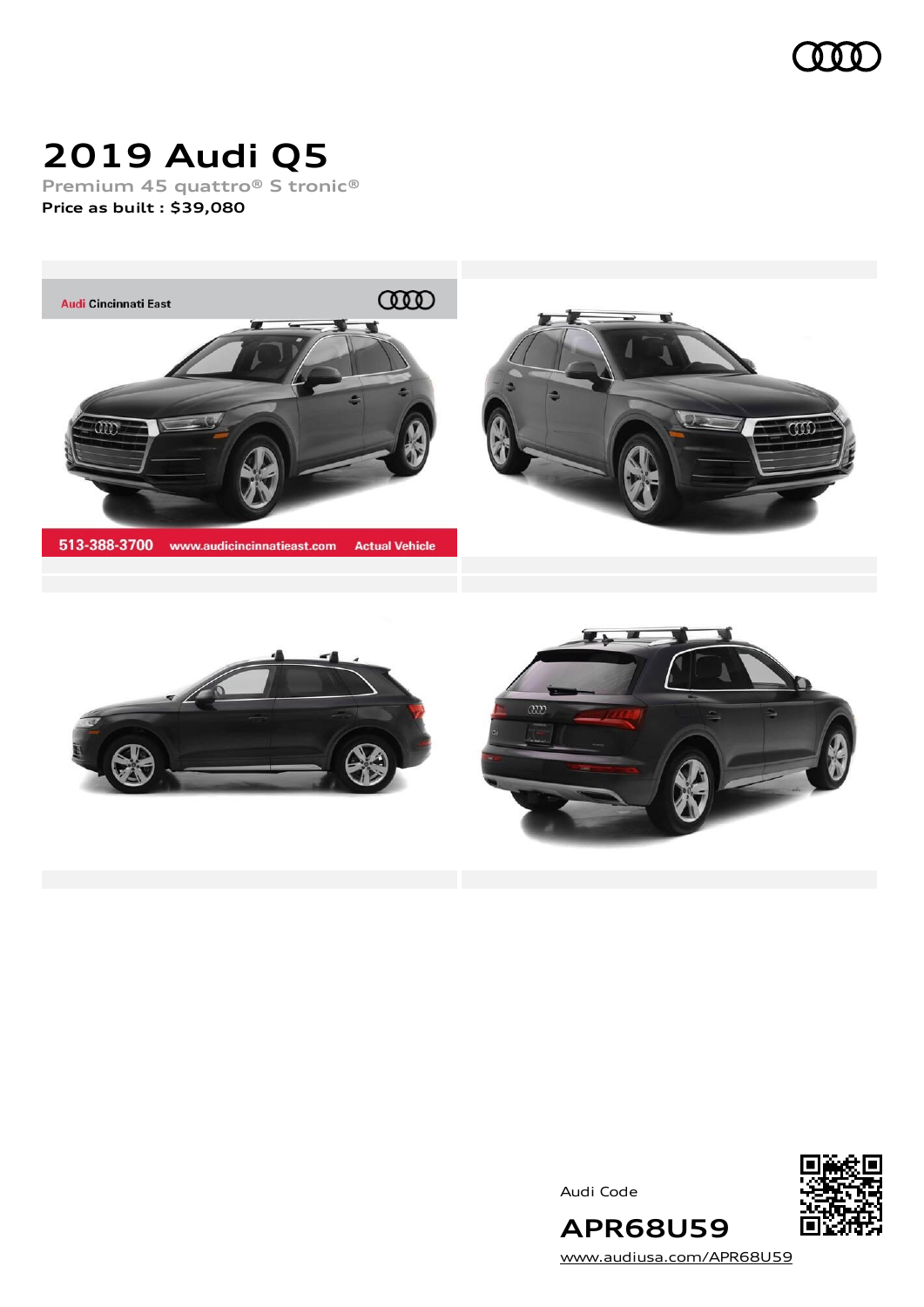**Audi 2019 Audi Q5** Premium 45 quattro® S tronic®

**Price as buil[t](#page-11-0)** \$39,080

#### **Exterior colour**

Manhattan Gray metallic

#### **Interior colour**

| Seats     | Nougat Brown |
|-----------|--------------|
| Dashboard | Black        |
| Carpet    | Black        |
| Headliner | Black        |



### **Further Information**

| Type of vehicle | Used car     |
|-----------------|--------------|
| Mileage         | 22,857 miles |
| Warranty        | No           |

### **Technical Specifications**

| Engine type                  | 2.0-liter four-cylinder                       |
|------------------------------|-----------------------------------------------|
| stroke                       | Displacement/Bore and 1,984/82.5 x 92.8 cc/mm |
| Torque                       | 273 @ 1,600 - 4,500 lb-ft@rpm                 |
| Top track speed              | 130 mph mph $1$                               |
| Acceleration (0 - 60<br>mph) | 5.9 seconds seconds                           |
| Recommended fuel             | Premium                                       |

#### **Audi Code** APR68U59

**Your configuration on www.audiusa.com** [www.audiusa.com/APR68U59](https://www.audiusa.com/APR68U59)

**Commission number** 9bf52cc80a0e09b12794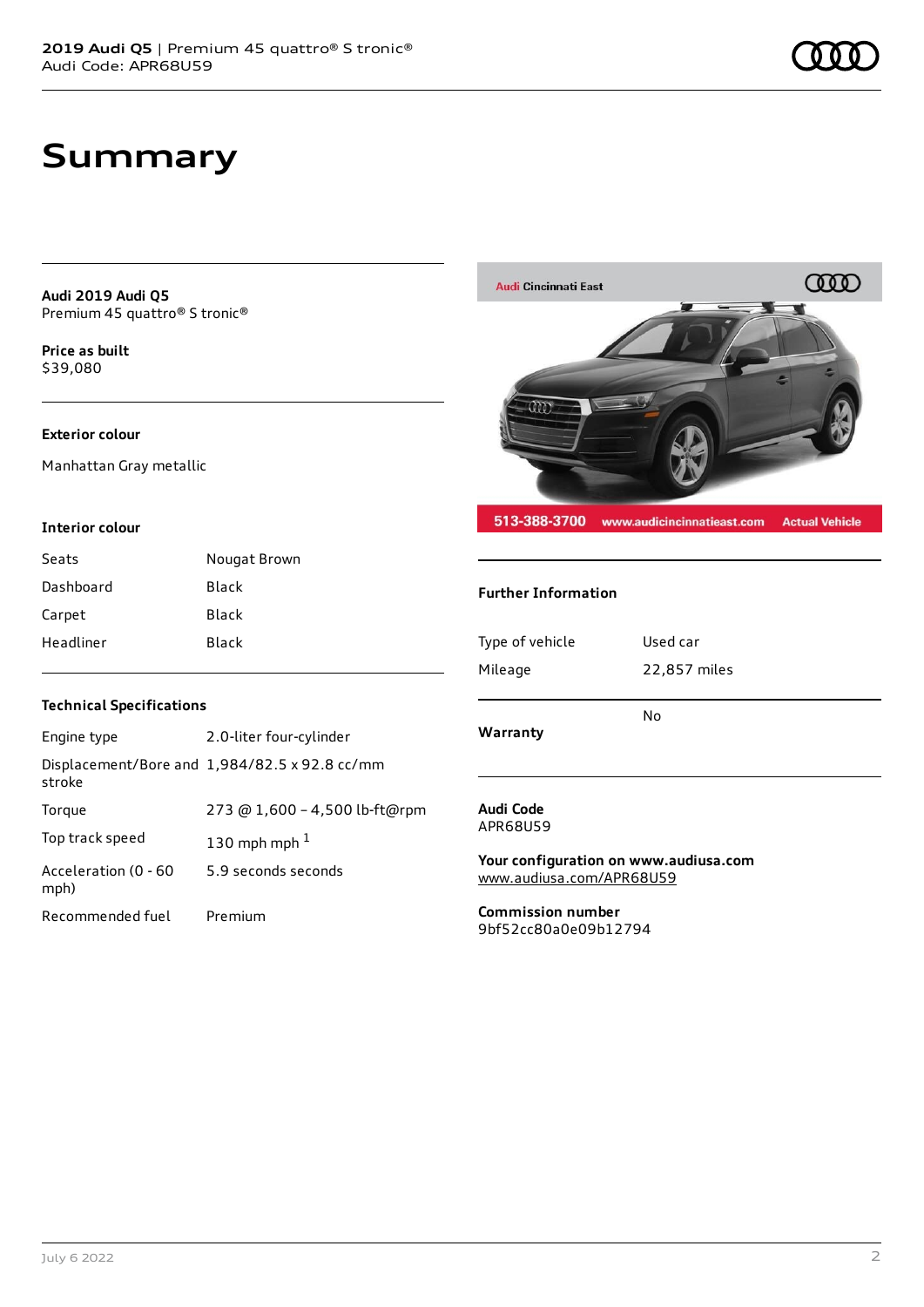# **Equipment**

Manhattan Gray metallic

Audi advanced key-keyless start, stop and entry

Power-adjustable, auto-dimming, power-folding, heated exterior side mirrors with memory

19" 235/55 all-season tires

19" 5-arm-wing design wheels

Convenience package

Panoramic sunroof

Black cloth headliner

Audi pre sense® rear

Audi side assist











**(1/2)**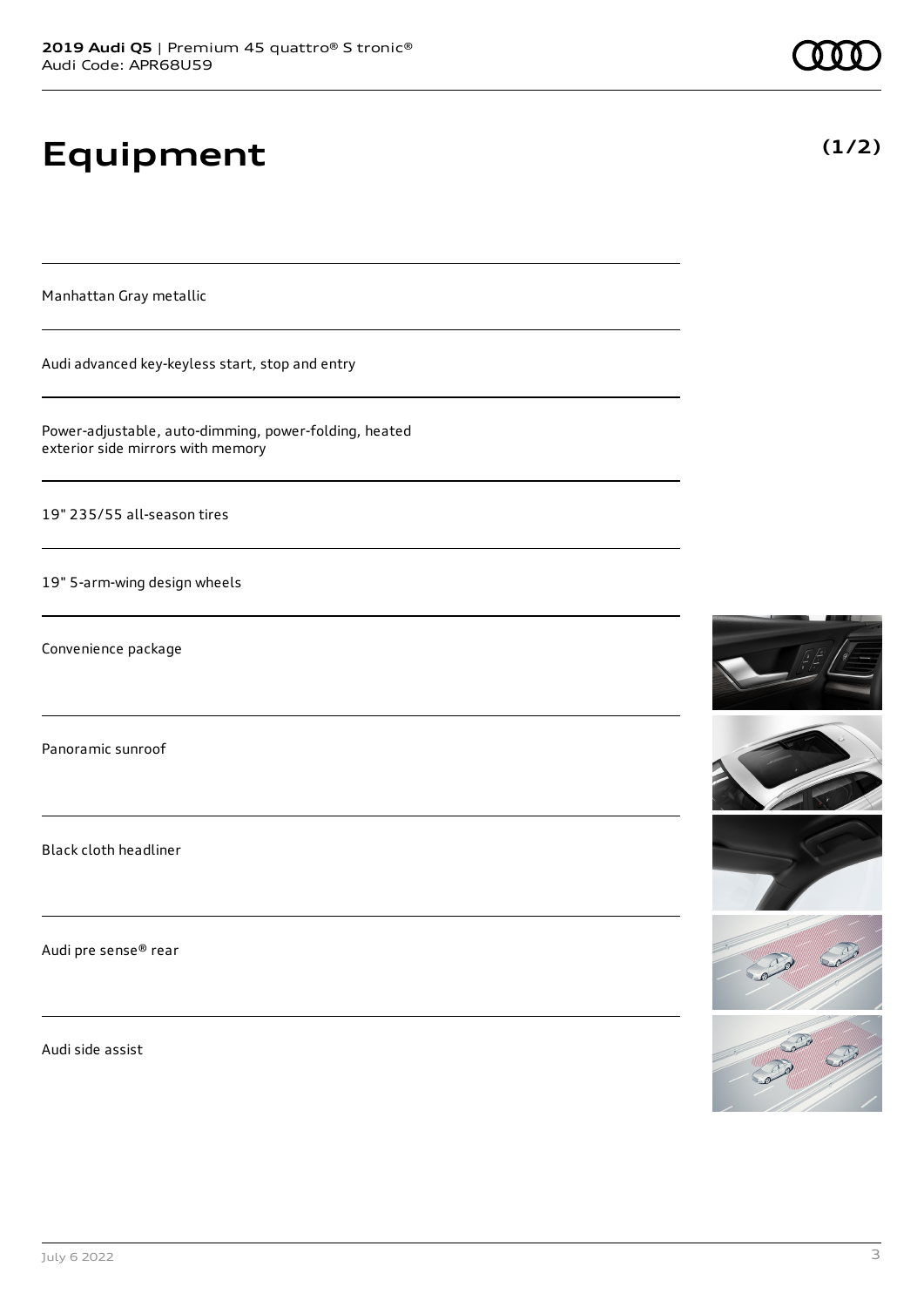# **Equipment**

SiriusXM® Satellite Radio



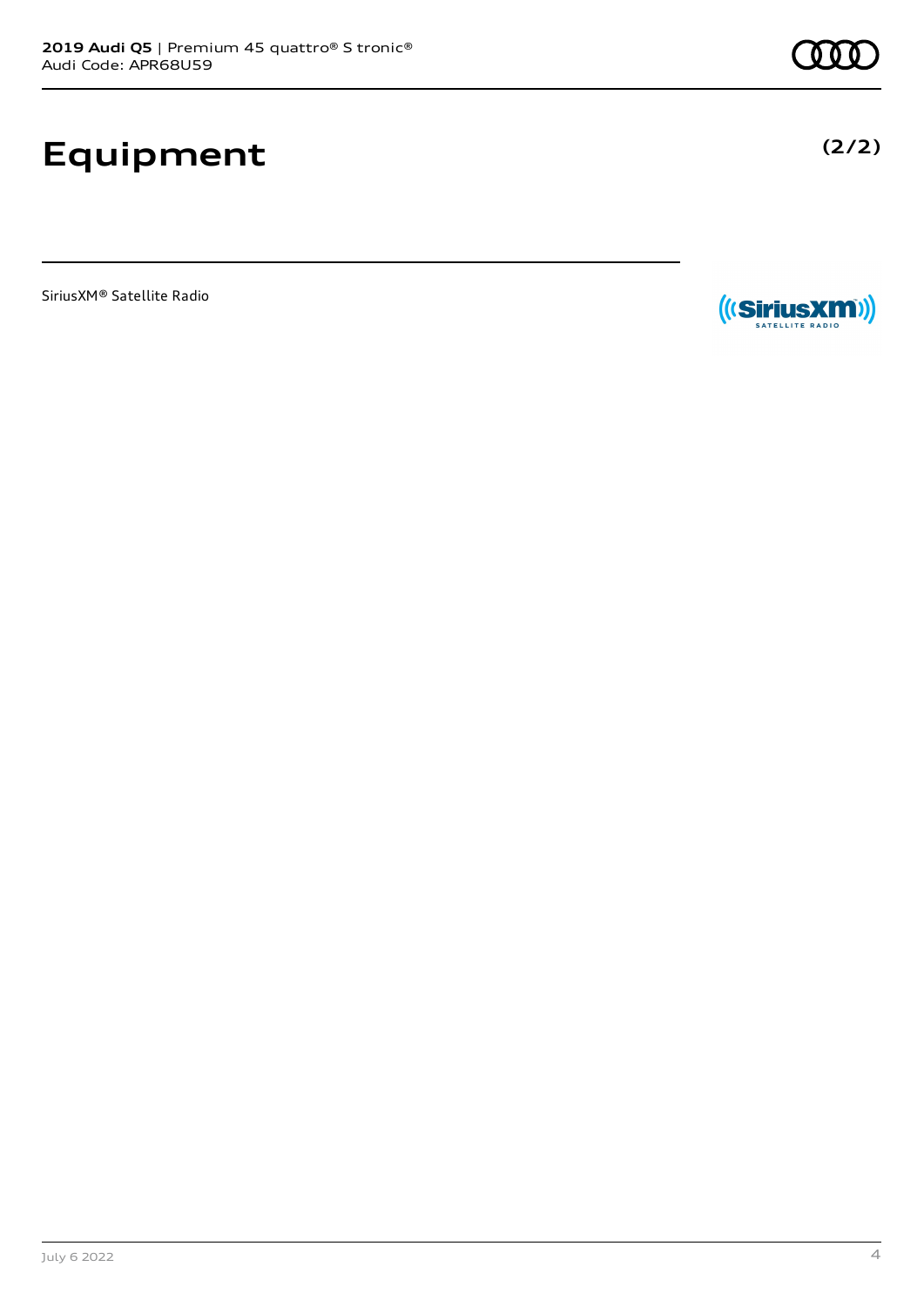**Standard features**

## **Safety and Security**

| 4UB             | Driver and front passenger airbags                               |
|-----------------|------------------------------------------------------------------|
| UH1             | Electromechanical parking brake                                  |
| 8T2             | Cruise control with coast, resume and<br>accelerate features     |
| VC <sub>2</sub> | Garage door opener (HomeLink®)                                   |
| 4H5             | Electronic child locks                                           |
| QZ7             | Electromechanical power steering                                 |
| 7K6             | Tire-pressure monitoring system                                  |
| 4X3             | Front thorax side airbags and Sideguard®<br>head curtain airbags |
| 3B7             | Lower Anchors and Tethers for Children<br>(LATCH) in rear seats  |
|                 |                                                                  |

#### **Exterior**

| 1S1   | Car jack                                                 |
|-------|----------------------------------------------------------|
| 1 B A | Dynamic suspension system                                |
| 3S1   | Aluminum roof rails                                      |
| 511   | Adaptive rear spoiler                                    |
| 81H   | Xenon plus headlights with LED daytime<br>running lights |
| 8SP   | LED taillights with dynamic turn signals                 |
| VW1   | Rear privacy glass                                       |
| 47B   | Aluminum trim around exterior windows                    |
|       |                                                          |

## **Interior**

| OE1 | Storage package          |
|-----|--------------------------|
| 4M3 | Four beverage holders    |
| 7M0 | Plastic door sill inlays |

| Interior |                                                                                     |
|----------|-------------------------------------------------------------------------------------|
| 9AO      | Three-zone automatic climate control                                                |
| 417      | Auto-dimming interior rear view mirror with<br>digital compass                      |
| QQ1      | LED interior lighting package                                                       |
| 1 XW     | Three-spoke multifunction steering wheel                                            |
| 7F9      | Leather-wrapped gear selector                                                       |
| 4E7      | Power tailgate                                                                      |
| 5XF      | Driver and front-passenger extendable sun<br>visors with illuminated vanity mirrors |
| 3NS      | Sliding, split folding 40/20/40 rear<br>seatbacks with adjustable recline           |
| 7HA      | Without extended leather package                                                    |
| N1F      | Leather seating surfaces                                                            |
| 4A3      | Heated front seats                                                                  |
| 5MG      | Dark Brown Walnut Wood inlays                                                       |

#### **Infotainment and Driver Assistance**

| 6K9             | Audi pre sense® basic and Audi pre sense®<br>city                                                                     |
|-----------------|-----------------------------------------------------------------------------------------------------------------------|
| 2H1             | Audi drive select                                                                                                     |
| IW <sub>3</sub> | Audi connect CARE assistance and security<br>services                                                                 |
| UI <sub>2</sub> | Audi smartphone interface including Apple<br>CarPlay <sup>™</sup> and Google™ Android Auto™ for<br>compatible devices |
| KA2             | Rear view camera                                                                                                      |
| 9VD             | Audi sound system                                                                                                     |
| 9S7             | Color driver information system                                                                                       |
| 7UH             | Connectivity package                                                                                                  |
|                 |                                                                                                                       |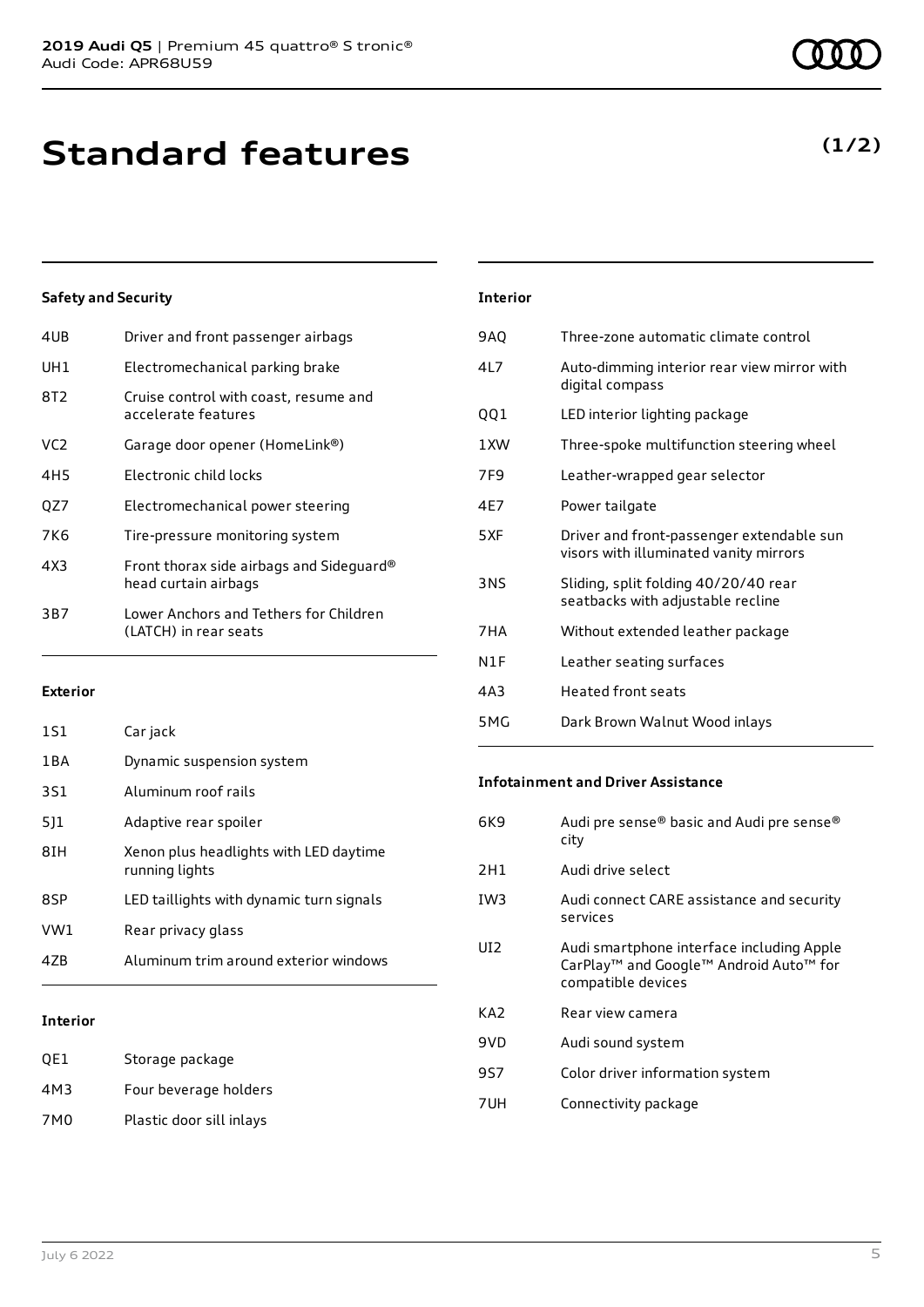## **Standard features**

### **Infotainment and Driver Assistance**

| I8S | MMI® radio |  |
|-----|------------|--|
|-----|------------|--|

9ZX BLUETOOTH® wireless technology preparation for compatible devices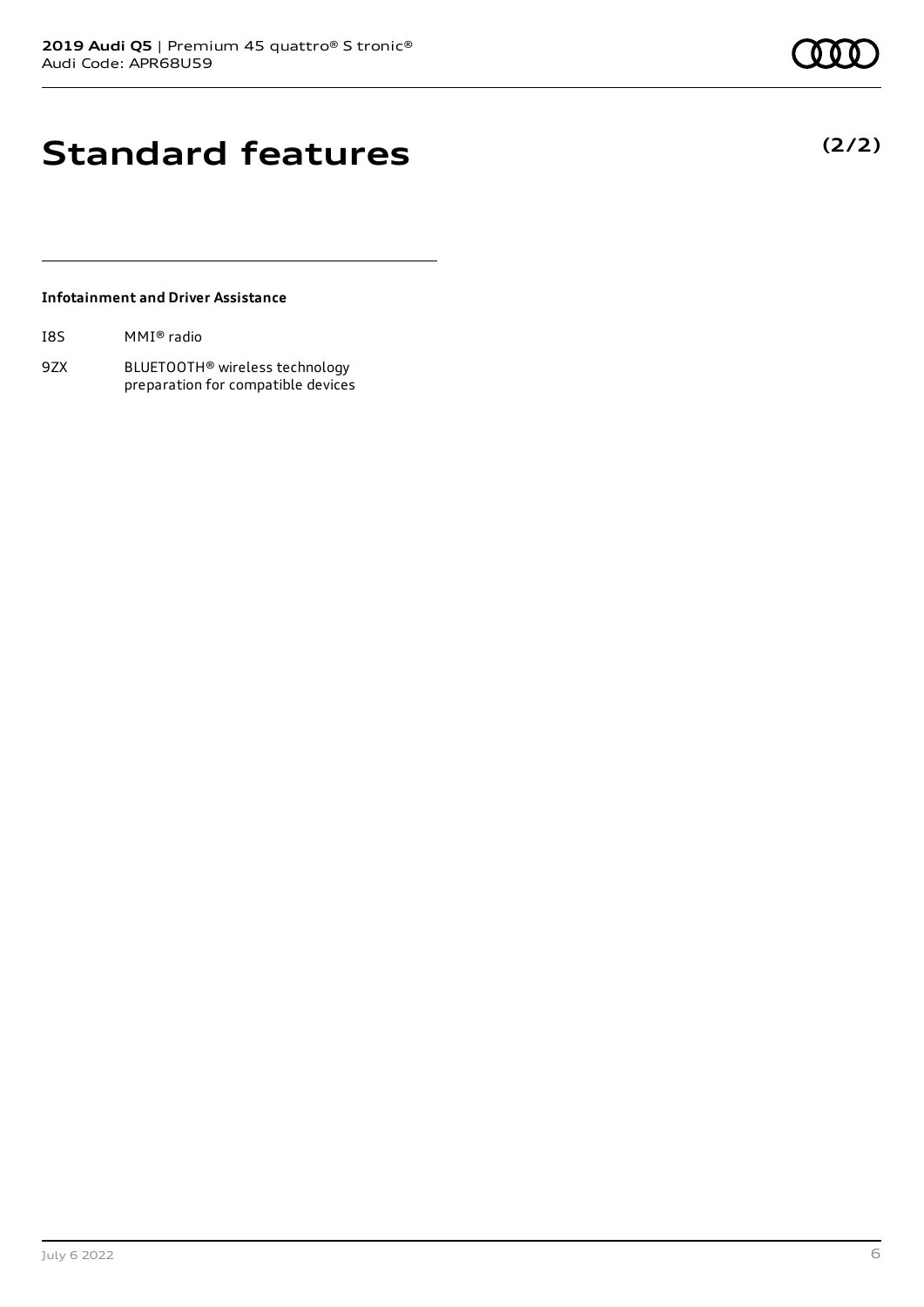## **Dealer remarks**

BUY ANY NEW OR PRE-OWNED VEHICLE WITHOUT STEPPING FOOT IN THE DEALERSHIP -- Shop Our Extensive Inventory Online Today PLUS: Get Pre-Approved Online Value Your Trade Schedule a Test Drive at Your Home or Office We'll even Prepare All Your Paperwork in Advance! You'll Never Need to Set Foot Inside the Dealership! 2019 Audi Q5 2.0T Premium quattro Manhattan Gray Metallic Clean CARFAX. Certified. Audi Certified pre-owned Details:

#### \* Vehicle History

\* Includes 24/7 Roadside Assistance emergency towing, collision, jump start, flat tire change, emergency fuel service, lock-out service, extrication service, Audi assist, CARFAX Vehicle History Report and SiriusXM satellite radio complimentary 90 day subscription. If Audi New Vehicle Limited Warranty (NVLW) coverage remains at time of CPO purchase, CPO Limited Warranty Coverage commences upon expiration of NVLW and continues until 5 years from vehicle's original in-service date with no mileage limitation. If NVLW coverage has expired at time of CPO purchase, CPO Limited Warranty coverage commences at time of purchase and continues for 12 months with no mileage limitation. Limited warranty is transferable between private parties.

- \* Transferable Warranty
- \* 300+ Point Inspection

\* Limited Warranty: 12 Month/Unlimited Mile beginning after new car warranty expires or from certified purchase date

\* Roadside Assistance

\* Warranty Deductible: \$0

SUNROOF/MOONROOF, Audi Advanced Key, Audi Pre Sense Rear, Audi Side Assist, Auto-Dimming Power Folding Mirrors, Convenience Package, Driver Seat Memory, SiriusXM All Access Service, Trailer Hitch, Wheels: 19" 5-Arm-Wing Design. CARFAX One-Owner. Odometer is 11242 miles below market average! 22/27 City/Highway MPG

#### Awards:

\* 2019 KBB.com Best Buy Awards \* 2019 KBB.com 10 Best Luxury SUVs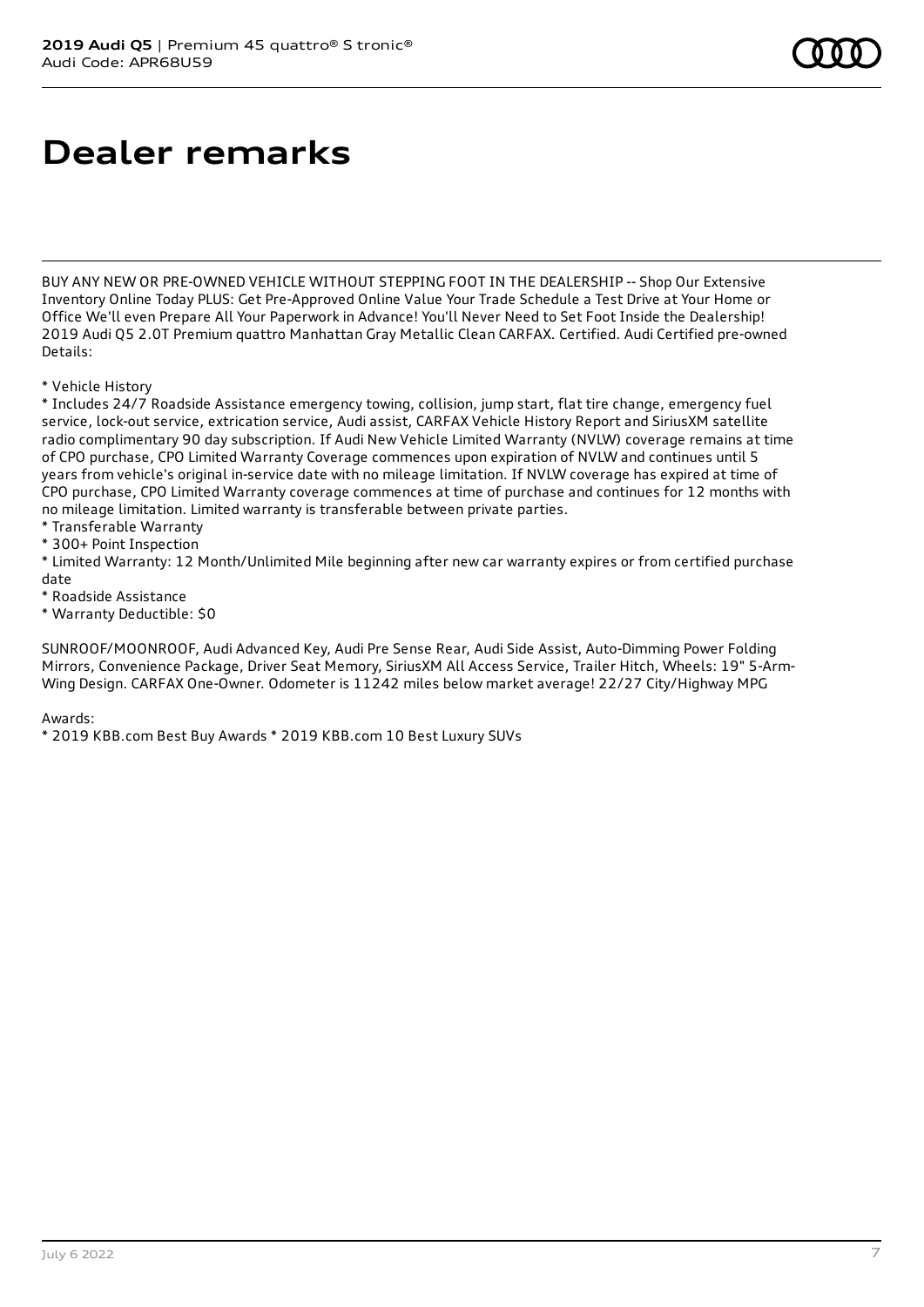## **Technical Specifications**

### **Engineering | Performance**

| Engine type                                 | 2.0-liter four-cylinder                       |
|---------------------------------------------|-----------------------------------------------|
| Power Level                                 | 45                                            |
| Horsepower                                  | 248 @ 5,000 - 6,000 @ rpm                     |
| Towing capacity                             | 4,400-lb maximum towing capacity<br>lb        |
| Torque                                      | 273 @ 1,600 - 4,500 lb-ft@rpm                 |
| Valvetrain                                  | 16-valve DOHC with Audi valvelift<br>system   |
| Acceleration (0 - 60<br>mph)                | 5.9 seconds seconds                           |
| Engine block                                | Cast-iron                                     |
| Induction/fuel injection Turbocharged/TFSI® |                                               |
| Cylinder head                               | Aluminum-alloy                                |
| stroke                                      | Displacement/Bore and 1,984/82.5 x 92.8 cc/mm |
| Top track speed <sup>1</sup>                | 130 mph mph                                   |

### **Electrical system**

| Alternator | 110-150 A   |
|------------|-------------|
| Battery    | 420 A/75 Ah |

### **Transmission | Drivetrain**

| Gear ratios: 6th         | 0.508:1                                                                                                                                                   |
|--------------------------|-----------------------------------------------------------------------------------------------------------------------------------------------------------|
| Gear ratios: Final Drive | 5.302:1                                                                                                                                                   |
| Gear ratios: 7th         | 0.386:1                                                                                                                                                   |
| Gear ratios: 4th         | 1.057:1                                                                                                                                                   |
| Transmission             | Seven-speed S tronic <sup>®</sup> dual-clutch<br>automatic transmission and<br>quattro <sup>®</sup> all-wheel drive with ultra <sup>®</sup><br>technology |
| Gear ratios: 2nd         | 2.190:1                                                                                                                                                   |
| Gear ratios: 3rd         | 1.517:1                                                                                                                                                   |
| Gear ratios: Reverse     | 2.750:1                                                                                                                                                   |
| Gear ratios: 1st         | 3.188:1                                                                                                                                                   |
|                          |                                                                                                                                                           |

#### **Steering**

| <b>Suspension</b>                         |                                            |
|-------------------------------------------|--------------------------------------------|
| Steering ratio                            | 15.8:1                                     |
| Turning diameter, curb-38.4 ft<br>to-curb |                                            |
| Steering type                             | Electromechanical power steering<br>system |

| Front axle | Five-link front suspension |
|------------|----------------------------|
| Rear axle  | Five-link rear suspension  |

#### **Brakes**

| Front brakes | 13.3 (ventilated disc) in |
|--------------|---------------------------|
| Rear brakes  | 13.0 (ventilated disc) in |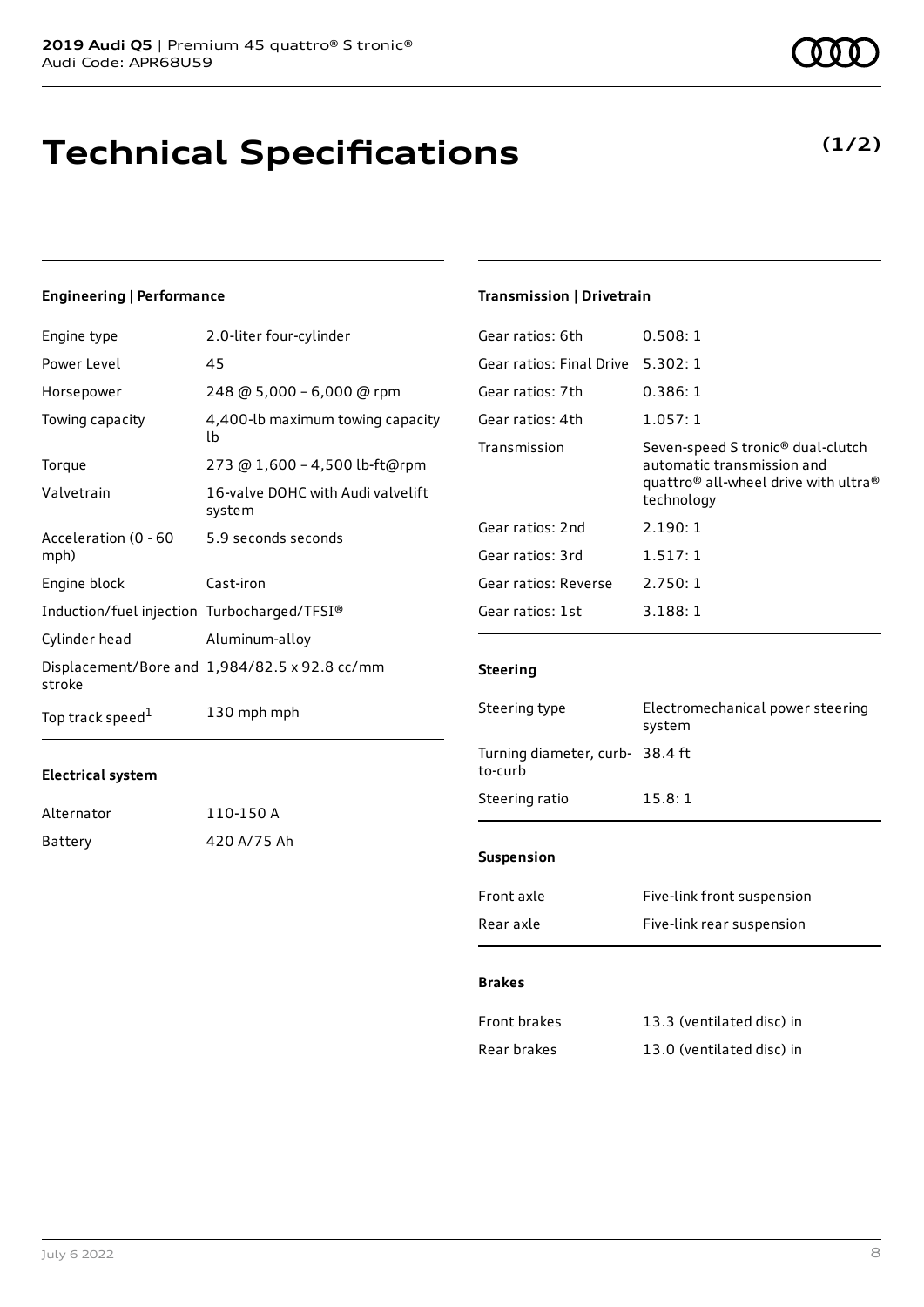## **Technical Specifications**

| Material               | Multi-material body construction<br>(steel and aluminum composition)                      |
|------------------------|-------------------------------------------------------------------------------------------|
| Warranty   Maintenance |                                                                                           |
| Warranty               | 4-year/50,000-mile Audi New<br>Vehicle Limited Warranty                                   |
| Maintenance            | 12-month/10,000-mile (whichever<br>occurs first) NO CHARGE first<br>scheduled maintenance |

#### **Exterior Measurements**

**Body**

| Height                           | 65.3 in  |
|----------------------------------|----------|
| Overall width without<br>mirrors | 74.5 in  |
| Length                           | 183.6 in |
| Wheelbase                        | 111.0 in |
| Drag coefficient                 | 0.32 Cw  |
| Overall width with<br>mirrors    | 84.3 in  |
| Track rear                       | 63.3 in  |
| Track front                      | 63.6 in  |
| Curb weight                      | 4,045 lb |
| Ground clearance,<br>loaded      | 8.2 in   |

#### **Interior measurements**

| Seating capacity                          | 5                      |
|-------------------------------------------|------------------------|
| Shoulder room, rear                       | 56.5 in                |
| Head room with front<br>sunroof           | 40.2 in                |
| Leg room, rear                            | 37.8 in                |
| Shoulder room, front                      | 57.7 in                |
| Head room with rear<br>sunroof            | 37.7 in                |
| Head room, rear                           | 39.3 in                |
| Leg room, front                           | 41.0 in                |
| Head room, front                          | 41.7 in                |
| Cargo volume, rear<br>seatbacks up/folded | 25.1/53.1 cu ft, cu ft |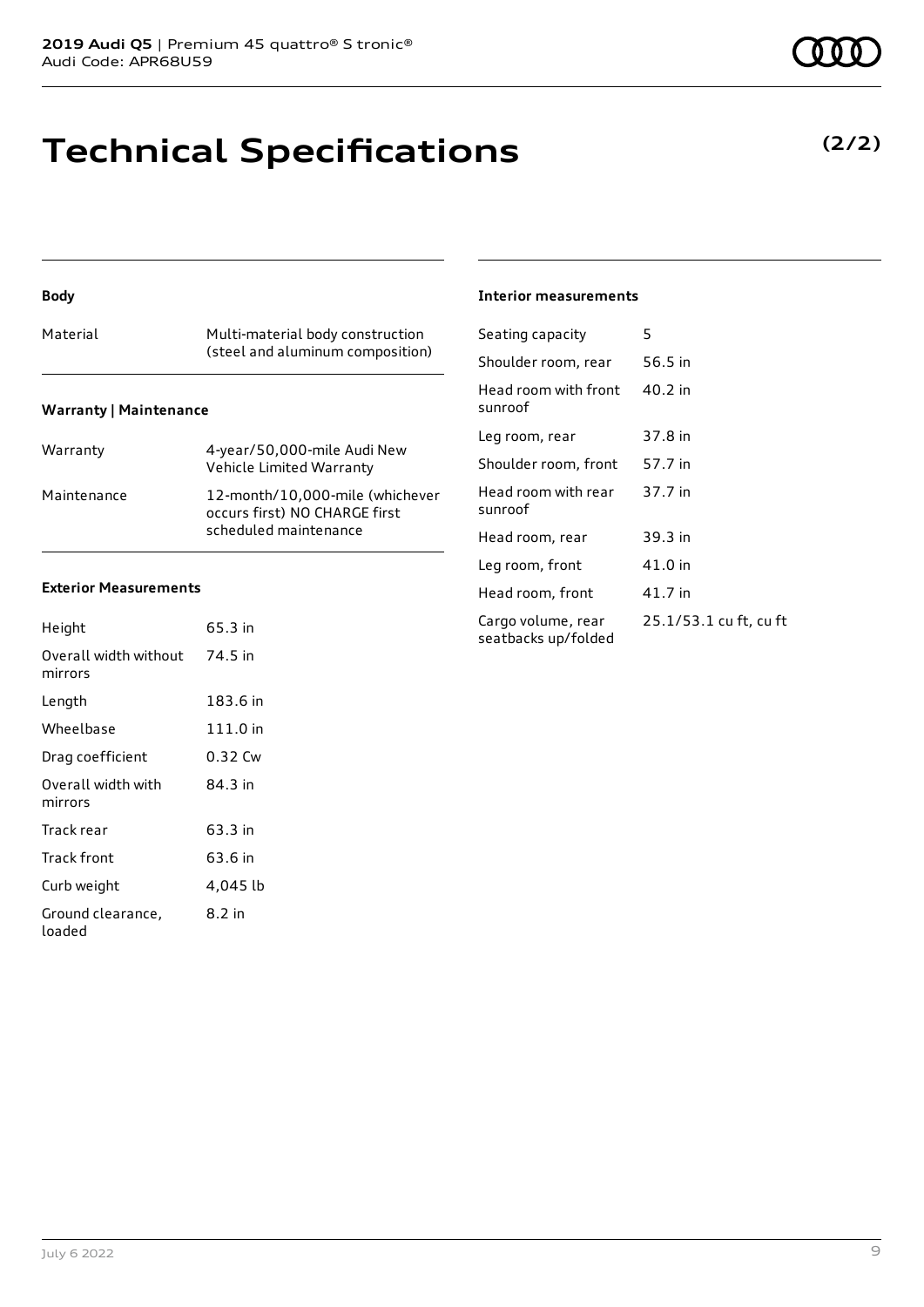## **Consumption- and emission**

### **Consumption by NEDC**

| urban       | 22 mpg |
|-------------|--------|
| extra-urban | 27 mpg |
| combined    | 24 mpg |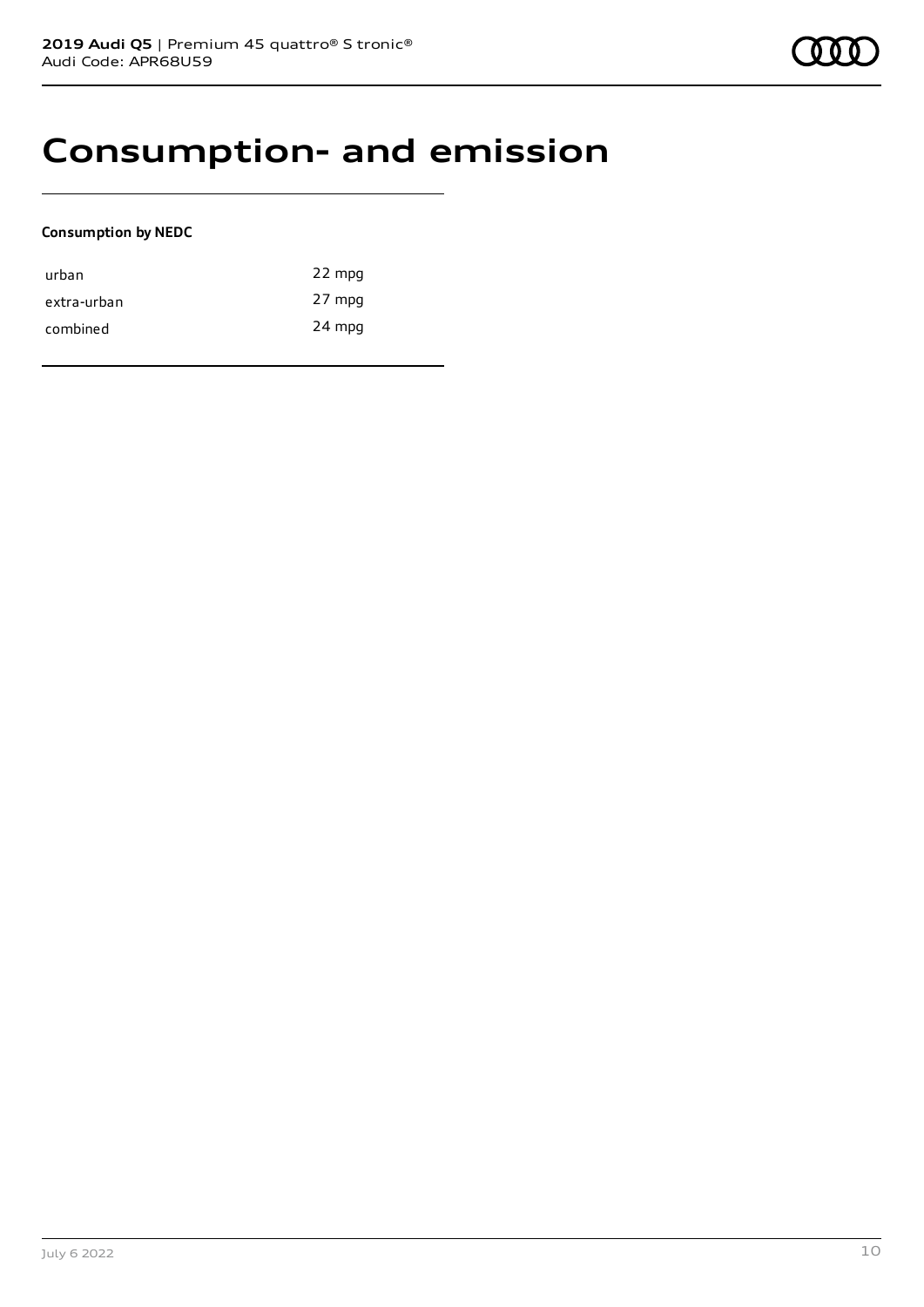

## **Contact**

Dealer **Audi Cincinnati East**

8639 Beechmont Ave 45255 Cincinnati OH

Phone: +15133883700 FAX: 5133883723

www: [https://www.audicincinnatieast.com](https://www.audicincinnatieast.com/)